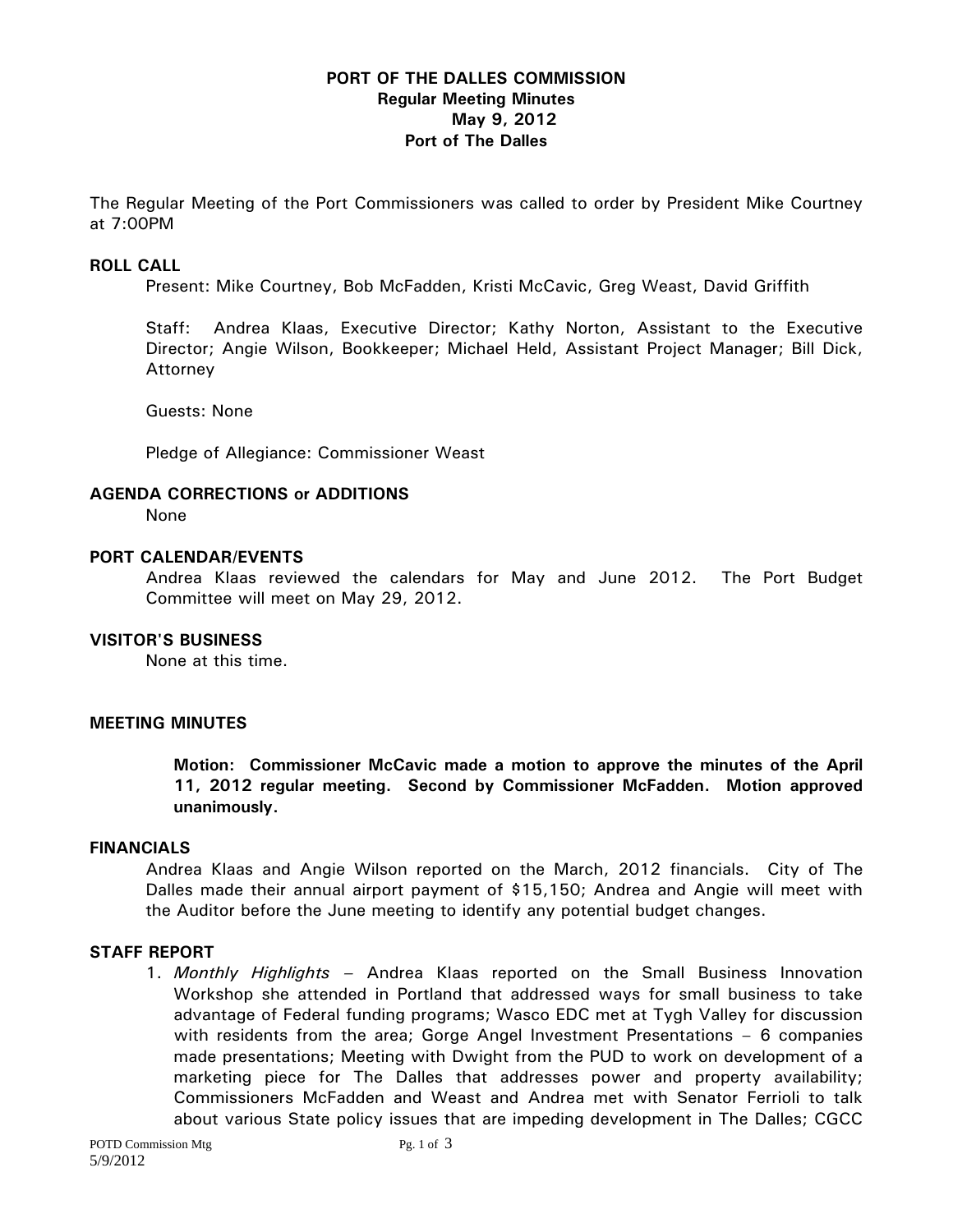is re-evaluating their Renewable Energy Tech Program and asked for industry input; Greg Waldens' staff person Andrew Malcom met with Commission McFadden, Michael Held and Andrea on a tour of the Industrial/Employment lands and then met with the Outreach Team for further discussions; update on Nathan Rae call to Region 10 EPA office. Andrea will be working with Nathan and Lockheed to answer some preliminary questions to see how The Dalles, EPA and Lockheed can work together to resolve the cleanup site; the current Audit firm of Friend and Reagan provide the same audit annually that Rob Moody was proposing. Andrea asked that the 2011/12 audit also include a section on separation of duties and the financial policies that the Port staff follow. Commissioner McCavic asked if Andrea would provide Rob Moody with a copy of the check list the current Auditors use when preparing the annual audit.

- 2. *Wonder Works Update*: Written report submitted stating that Wonder Works had received an Urban Renewal Grant to pay for the bathrooms required to start occupying the space; second annual Family Fest at the site on May  $19<sup>th</sup>$ ; doing small fundraisers.
- 3. *Executive Director Evaluation* Andrea will provide the evaluation form electronically and schedule a lunch meeting in early June for the evaluation.
- 4. *R.A.R.E. Update:* Michael Held reported on his activities Andrea and Michael met with Regional Solutions Representative Annette Liebe and Nolan Young regarding wetlands. The meeting resulted with the Port, DSL, and guidance from Annette to explore additional opportunities/options and next steps. There will be a follow-up call with Annette and Kirk Jarvie later this month; Terra Science completed and submitted the wetland delineation to DSL and the Army Corps; Terra Science will complete the ORWAP analysis report at the end of May; the City will have their portion of the Industrial Lands Certification packet completed by May 15, then Michael will follow up with Business Oregon to initiate the  $1<sup>st</sup>$  round of reviews; GeoNorthern's subsurface exploration continues, technical reports and findings expected later this month; Home at Last Board development training is May 19; The Canton Wok owner has agreed to allow her storefront for an art installation.
- 5. *Marina Update:* Kathy Norton updated the Commission on activities at the Marina. SDAO recommends a No Swimming policy at the Marina. The consensus of the Commission was to make that part of the Rules & Regulations and have staff document violations; the marina electrical system upgrade of \$450,000 was not financially realistic, staff is researching other options; the marina tenants have suggested requiring all boathouses to install water meters if they are hooked up to the water system; a draft Marina Management RFQ was included, staff was directed to publish the RFQ in local, Portland and Seattle papers; update on last Marina Committee meeting; ODFW has been notified that there are now 2 sea lions staying on RB Koch's dock; the Guest Moorage Shore Power project is almost completed; the launch ramp restrooms required plumbing repair. The Commission recommended having the sewer lines cleaned at least annually; the Launch ramp transition plates are a problem when the water level rises. Jerry has recommended two options. OSMB has been contacted to see what funding resources are available.
- 6. *Reports of Committees*: